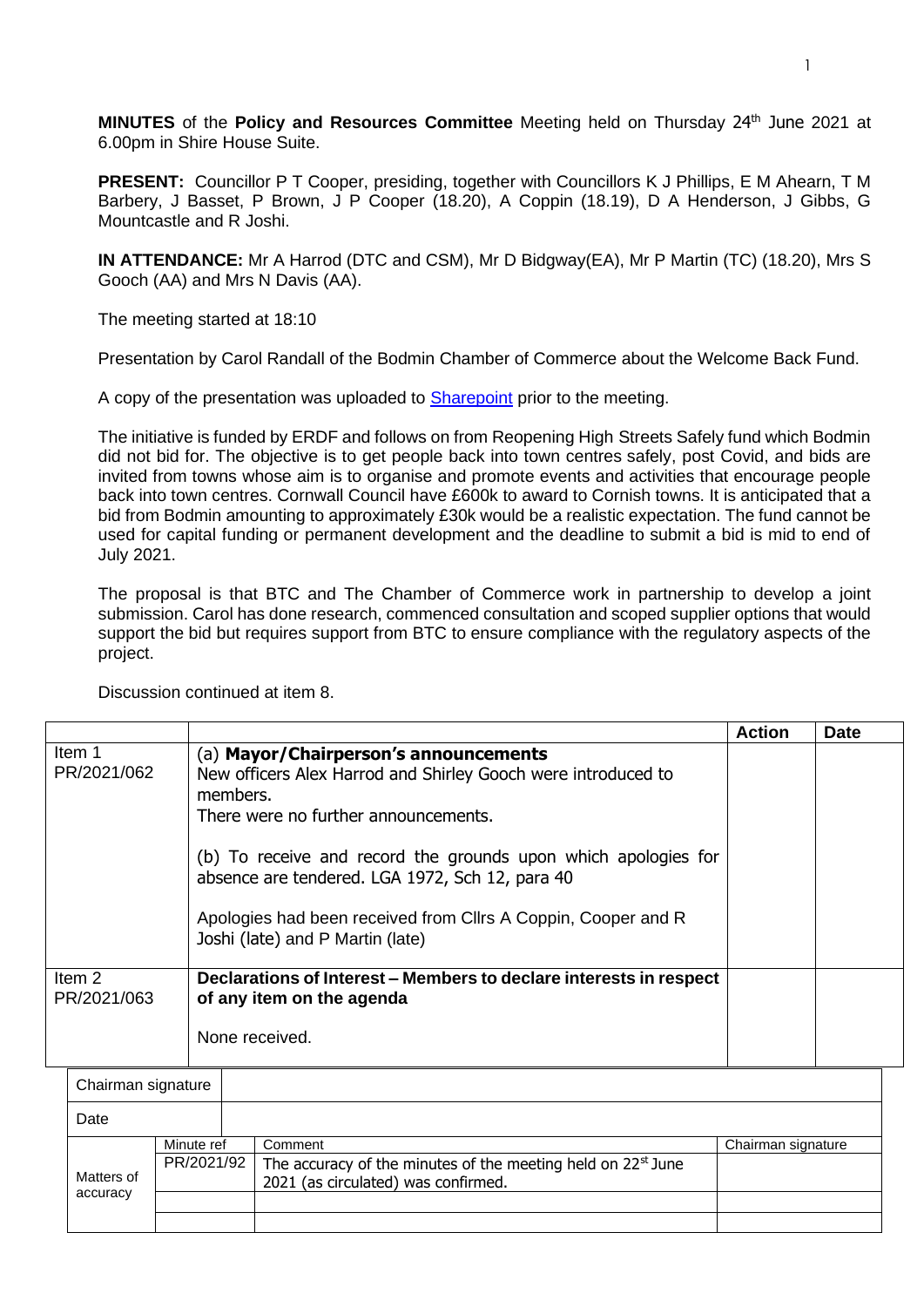| Item <sub>3</sub>                | <b>Election of Vice Chair</b>                                                                                                                                                                                                                                                                                                                                       |  |
|----------------------------------|---------------------------------------------------------------------------------------------------------------------------------------------------------------------------------------------------------------------------------------------------------------------------------------------------------------------------------------------------------------------|--|
| PR/2021/064                      | Councillor Bassett was nominated and duly elected as vice chair.                                                                                                                                                                                                                                                                                                    |  |
| Item 4<br>PR/2021/065            | <b>Public Representation Session</b>                                                                                                                                                                                                                                                                                                                                |  |
|                                  | There were no other members of the public present, other than Carol<br>Randall who delivered the presentation.                                                                                                                                                                                                                                                      |  |
| Item <sub>5</sub><br>PR/2021/066 | <b>Correspondence received</b><br>a) TC received a letter of resignation from Councillor K Rutherford.<br>This vacancy will not be formally notified until we receive notice<br>from Cornwall Council.                                                                                                                                                              |  |
| PR/2021/067                      | b) Response from Cornwall Council Monitoring Officer relating to a<br>complaint relating to a social media post during the election period.<br>The Cornwall Council monitoring officer Simon Mansell has found<br>No Further Action required.                                                                                                                       |  |
| PR/2021/068                      | Vacancy notification for the office of councillor for St Mary's and St<br>C)<br>Leonard's ward has been advertised on 7 <sup>th</sup> June 2021 (final date<br>for nominations $25th$ June 2021) – this was noted. This vacancy<br>was created by the failure of C Archambault to accept his position<br>as elected Councillor for St Mary's and St Leonard's ward. |  |
|                                  | Newly elected or co-opted members will fill the vacancies on<br>committees. If co-option is required, it will take place at the next<br>meeting of Full Council on 22 July 2021. It would be helpful if a co-<br>option policy could be adopted before then.                                                                                                        |  |
| Item 6                           | To consider and agree committee aims and objectives for 2021/22.                                                                                                                                                                                                                                                                                                    |  |
| PR/2021/69                       | This item was deferred to the next meeting of P&R on 26 <sup>th</sup> August.<br>Committee members are requested to submit their aims and<br>objectives, prior to this meeting, in order to inform the development<br>of the P&R aims and objectives.                                                                                                               |  |
| Item 7<br>PR/2021/70             | Minutes of the previous meeting<br>The accuracy of the minutes of the meeting held on 22 <sup>nd</sup> April 2021<br>(as circulated) was confirmed.                                                                                                                                                                                                                 |  |
| Item 8                           | To consider and agree any required actions from the Welcome Back<br>Fund presentation.                                                                                                                                                                                                                                                                              |  |
|                                  | The process is as follows:                                                                                                                                                                                                                                                                                                                                          |  |
|                                  | Joint bid developed jointly.                                                                                                                                                                                                                                                                                                                                        |  |
|                                  | Joint bid submitted.                                                                                                                                                                                                                                                                                                                                                |  |
|                                  | Bid approved (or, if not, end)                                                                                                                                                                                                                                                                                                                                      |  |
|                                  |                                                                                                                                                                                                                                                                                                                                                                     |  |

| Chairman signature     |            |                                                                                       |                    |  |  |
|------------------------|------------|---------------------------------------------------------------------------------------|--------------------|--|--|
| Date                   |            |                                                                                       |                    |  |  |
|                        | Minute ref | Comment                                                                               | Chairman signature |  |  |
| Matters of<br>accuracy |            | PR/2021/92   The accuracy of the minutes of the meeting held on 22 <sup>st</sup> June |                    |  |  |
|                        |            | 2021 (as circulated) was confirmed.                                                   |                    |  |  |
|                        |            |                                                                                       |                    |  |  |
|                        |            |                                                                                       |                    |  |  |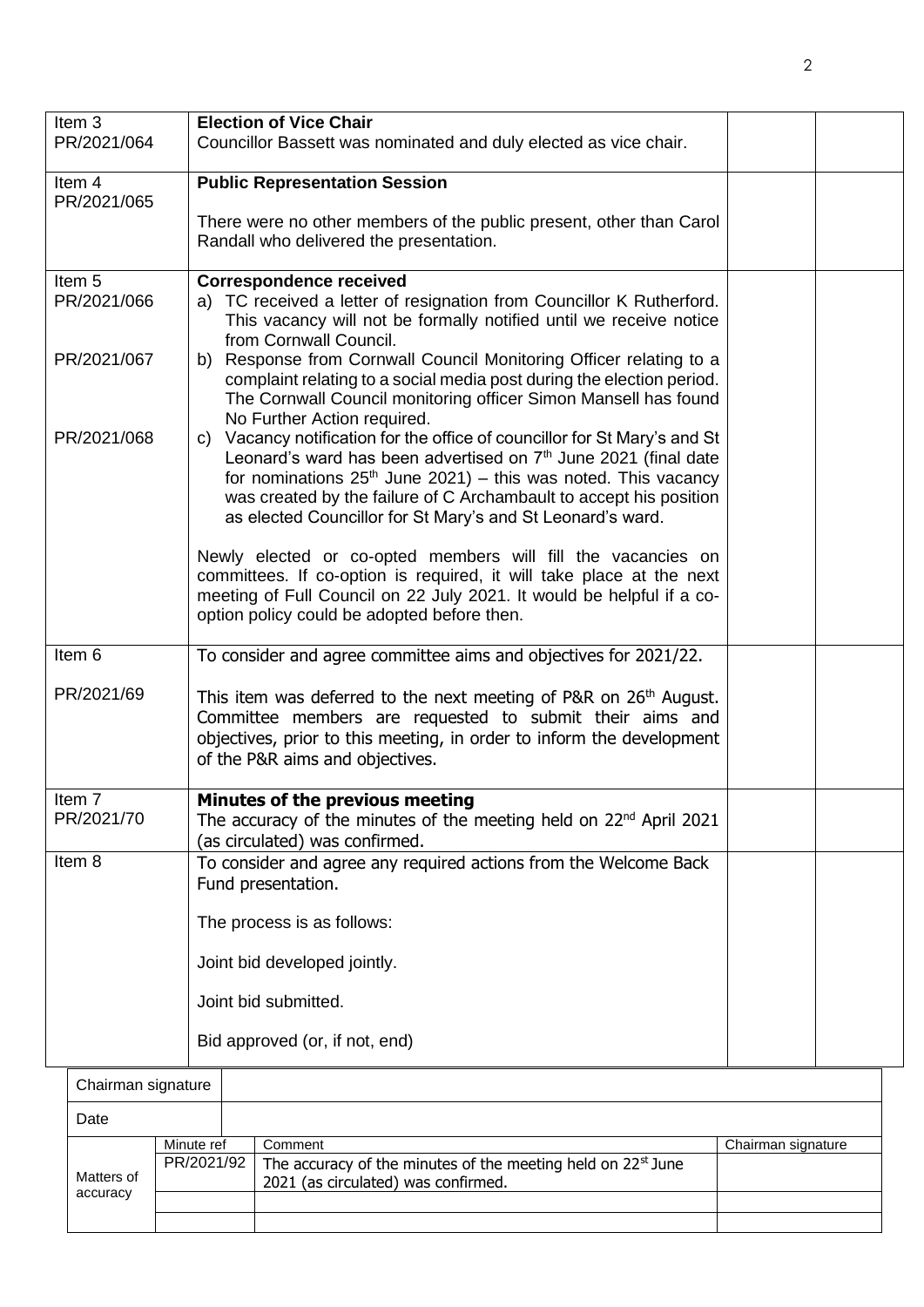|             | Items purchased as detailed in the bid.                                                                                                                                                                                                                                                                                                                                                                         |                    |         |
|-------------|-----------------------------------------------------------------------------------------------------------------------------------------------------------------------------------------------------------------------------------------------------------------------------------------------------------------------------------------------------------------------------------------------------------------|--------------------|---------|
|             | Receipts submitted by BTC to CC for reclaim.                                                                                                                                                                                                                                                                                                                                                                    |                    |         |
|             | Equipment stored, maintained and booked/loaned is managed by<br>BTC.                                                                                                                                                                                                                                                                                                                                            |                    |         |
|             | The decision for BTC on whether to work with the Chamber on the bid<br>rested on the balance between the officer time required to progress the<br>bid to be ready for submission, the subsequent workloads to manage<br>and use any equipment purchased using the fund against the current<br>workload of officers and whether success would help BTC deliver on<br>briorities that have been set and declared. |                    |         |
|             | It was concluded that successful award would help BTC achieve the<br>pledge made to reintroduce a market to the town, which was a priority<br>and so capacity should be found in BTC to support this.                                                                                                                                                                                                           |                    |         |
| PR/2021/071 | It was RESOLVED to AGREE to work in partnership with Bodmin<br>Chamber of Commerce to submit to the Welcome Back Fund. To this<br>end, a meeting between Carol Randall and Alex Harrod (DTC & CSM)<br>and Amanda Bright (CSO) would happen on Tuesday 29 <sup>th</sup> June at<br>11am.                                                                                                                         | CSM/<br><b>CSO</b> | ongoing |
|             | JC and DH voted against as they were concerned about officer<br>workloads.                                                                                                                                                                                                                                                                                                                                      |                    |         |
| Item 9      | List of actions from the previous minutes for update.                                                                                                                                                                                                                                                                                                                                                           |                    |         |

| 25<br><b>February</b><br>2021 | PR/2021/016 | Departmental heads to produce an audit of assets<br>within their departments and to delegate authority to<br>RFO to consider and agree asset write-offs identified<br>as appropriate within a PID, with full oversight of the<br>TC. P&R to consider PID process to make this<br>amendment. Asset register is being compiled and<br>some issues have been identified mainly items that<br>had been purchased but not previously included on the<br>register.<br>Update 24.6.21. Value of items to be included on the<br>asset register has been lowered from £6000 to £100.<br>Consideration of assets to be included should be | departmental<br>heads | ongoing |
|-------------------------------|-------------|---------------------------------------------------------------------------------------------------------------------------------------------------------------------------------------------------------------------------------------------------------------------------------------------------------------------------------------------------------------------------------------------------------------------------------------------------------------------------------------------------------------------------------------------------------------------------------------------------------------------------------|-----------------------|---------|
|                               |             | overseen by the Risk Management group. This register<br>needs to be completed by October 2021. The register<br>has not been updated for 9 years so it started from<br>scratch starting with the identification of expenditure                                                                                                                                                                                                                                                                                                                                                                                                   |                       |         |

| Chairman signature |            |  |                                                                |                    |
|--------------------|------------|--|----------------------------------------------------------------|--------------------|
| Date               |            |  |                                                                |                    |
|                    | Minute ref |  | Comment                                                        | Chairman signature |
|                    | PR/2021/92 |  | The accuracy of the minutes of the meeting held on $22st$ June |                    |
| Matters of         |            |  | 2021 (as circulated) was confirmed.                            |                    |
| accuracy           |            |  |                                                                |                    |
|                    |            |  |                                                                |                    |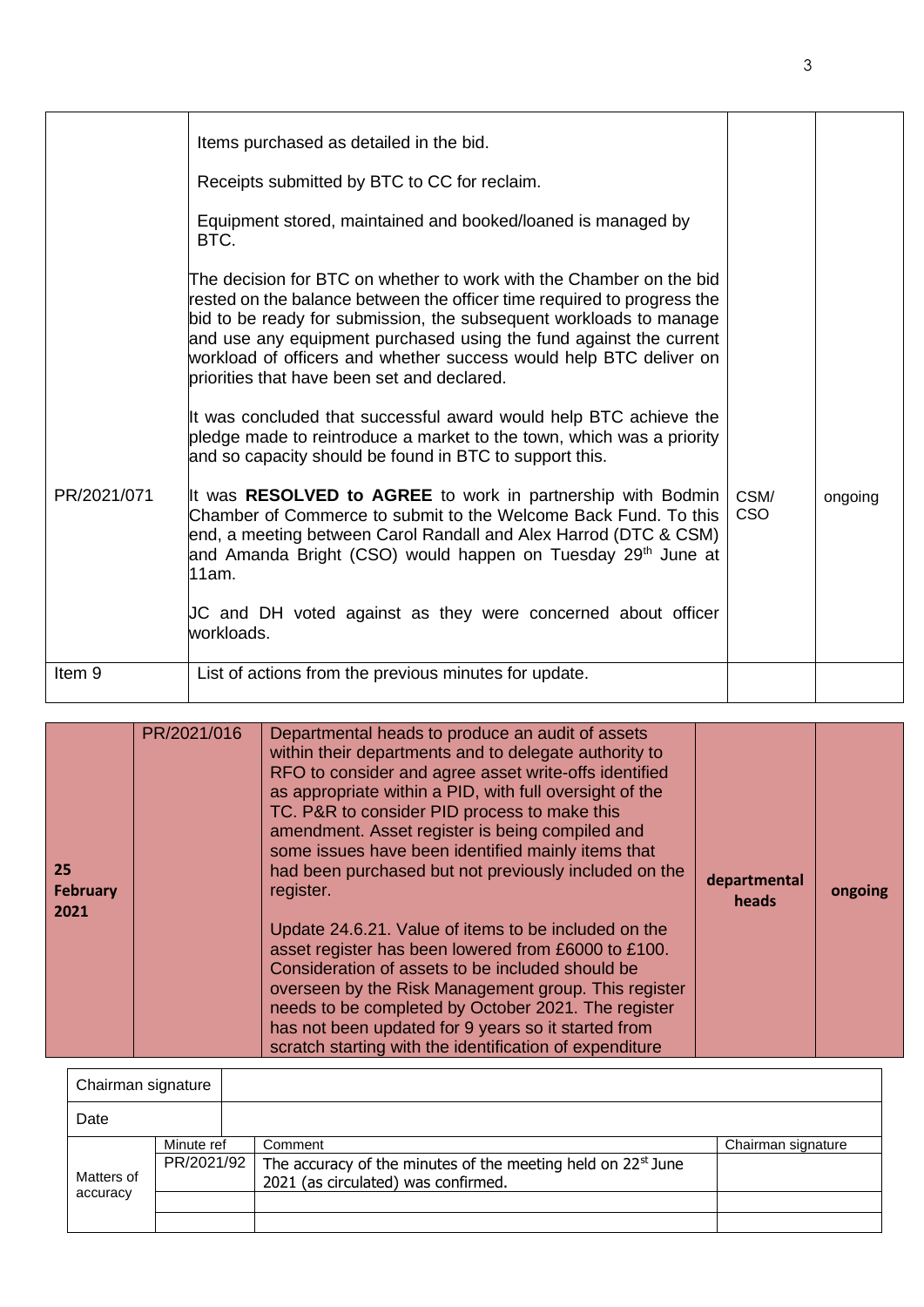|                              | PR/2021/072  | over the last 5 years and tracking that to the item. If it<br>transpires that high value items cannot be accounted<br>for then consideration will be given to reporting to the<br>police. At this point there is no evidence to suggest<br>that items will not be reconciled in this process or the<br>financial extent of any unidentified items. It was agreed<br>that an audit of retrospective asset registering and/or<br>disposal should focus on the last 5 years. Receipts<br>and minutes will be the starting point to identify assets.<br>A further decision will need to taken if evidence<br>emerges of a large extent of financial loss.<br>It was RESOLVED to AGREE to commission an<br>external professional body to conduct a forensic audit |           |          |
|------------------------------|--------------|--------------------------------------------------------------------------------------------------------------------------------------------------------------------------------------------------------------------------------------------------------------------------------------------------------------------------------------------------------------------------------------------------------------------------------------------------------------------------------------------------------------------------------------------------------------------------------------------------------------------------------------------------------------------------------------------------------------------------------------------------------------|-----------|----------|
|                              |              | of assets going back 5 years, including an examination<br>of audits over the last 5 years.                                                                                                                                                                                                                                                                                                                                                                                                                                                                                                                                                                                                                                                                   |           |          |
|                              | PR/2021/019  | Repair of the mayoral chain. RFO will allocate reserves<br>to get this done. Fatterini are specialists in this work.<br><b>UPDATE:</b> One estimate of £58k obtained for this work.<br>It was RESOLVED to AGREE to investigate the<br>potential for making an insurance claim, and other<br>ways of getting it repaired that may reduce the direct<br>cost to BTC and residents.                                                                                                                                                                                                                                                                                                                                                                             | <b>TC</b> | ongoing  |
|                              |              | Update 24.6.21 – TC is waiting for 2 further quotes.                                                                                                                                                                                                                                                                                                                                                                                                                                                                                                                                                                                                                                                                                                         |           |          |
|                              | PR/2021/020  | Terminate the BOC contract.                                                                                                                                                                                                                                                                                                                                                                                                                                                                                                                                                                                                                                                                                                                                  | <b>EM</b> | complete |
|                              | PR/2021/020  | Monitoring and control of uniforms - develop a policy is<br>to be submitted for consideration by committee.<br>See agenda item 24 - deferred to FC 22.7.21                                                                                                                                                                                                                                                                                                                                                                                                                                                                                                                                                                                                   | <b>TC</b> | ongoing  |
|                              | P&R/2021/040 | It was RESOLVED to AGREE to delegate authority to<br>the officers to draft a policy around how work mobiles<br>can be used and submit back to committee for<br>consideration.<br>Item 28 - deferred to FC 22.7.21                                                                                                                                                                                                                                                                                                                                                                                                                                                                                                                                            | <b>DB</b> | ongoing  |
| 22nd<br><b>April</b><br>2021 | P&R/2020/082 | Sharps bin renewal - Higher Bore St toilets. deferred to<br>next meeting together with a report as to whether BTC<br>continue to pay for cleaning, if they are still being<br>cleaned, and if or when they will reopen and progress<br>on the replacement of the sharps bin.<br>Update 24.6.21 - EM was reported to have<br>commissioned work to commence next week to re-<br>open. An update to be provided to Estates committee<br>8.7.21                                                                                                                                                                                                                                                                                                                  | <b>EM</b> | ongoing  |

| Chairman signature |            |                                                                          |                    |
|--------------------|------------|--------------------------------------------------------------------------|--------------------|
| Date               |            |                                                                          |                    |
|                    | Minute ref | Comment                                                                  | Chairman signature |
|                    | PR/2021/92 | The accuracy of the minutes of the meeting held on 22 <sup>st</sup> June |                    |
| Matters of         |            | 2021 (as circulated) was confirmed.                                      |                    |
| accuracy           |            |                                                                          |                    |
|                    |            |                                                                          |                    |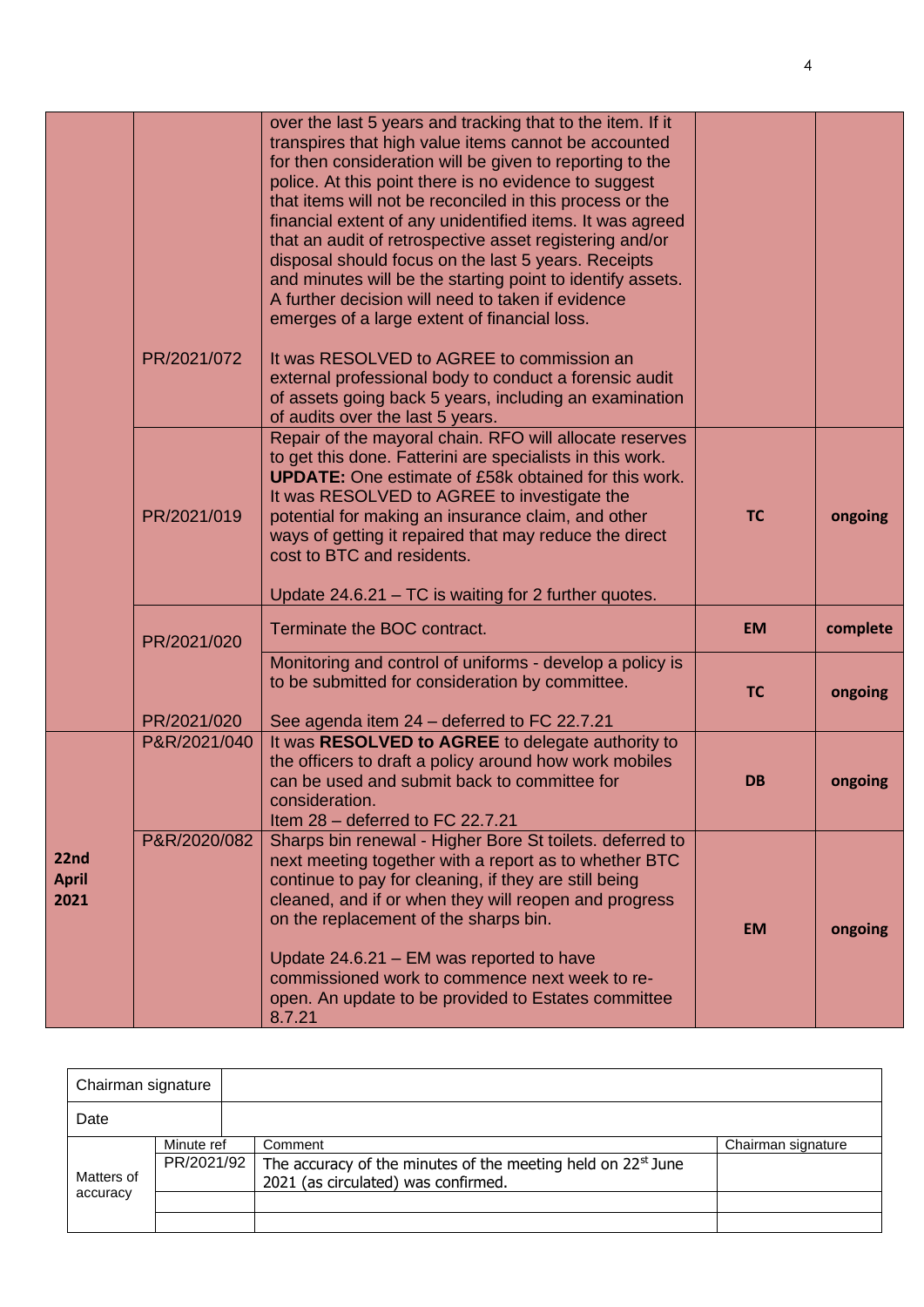| PR/2021/044  | To receive an update on outstanding Merlin Cinema /<br>Town Museum insurance claim for flood. BTC had<br>actually paid out initially so a cross reference is<br>required to ensure BTC have claimed the full amount<br>that they had been paid out to rectify damage.<br>Update $24.6.21$ – the claim submitted by the RFO was<br>settled in full. | <b>TC</b> | complete |
|--------------|----------------------------------------------------------------------------------------------------------------------------------------------------------------------------------------------------------------------------------------------------------------------------------------------------------------------------------------------------|-----------|----------|
| PR/2021/045  | To consider and agree to adopt the Market Regulations<br>policy. It was RESOLVED to AGREE to delegate<br>authority to TC to get the regulations agreed in time for<br>a market to be held in June.<br>Update 24.6.21 - the Bodmin regulations drafted by KP<br>should be considered at the Estates committee meeting<br>on 8.7.21                  | <b>TC</b> | ongoing  |
| PR/2021/048  | To consider and agree Financial Comparison (Income<br>and Expenditure) for March 2021. There was an error in<br>the annual budget remaining column and needs<br>rectification before it can be considered.                                                                                                                                         | <b>TC</b> | complete |
| P&R/2021/051 | Fuel collection and use. Amend and implement<br>appropriate policy and procedures, using asset tagging<br>and proper authorisation and recording as well as clear<br>lines of accountability.<br>Included in H&S update at Item 12                                                                                                                 | <b>TC</b> | ongoing  |

| Item 10 | To consider and agree section 2 of the AGAR statement.                                                                                                                                                     |  |
|---------|------------------------------------------------------------------------------------------------------------------------------------------------------------------------------------------------------------|--|
|         | The statement is an accurate record that has been independently<br>evaluated (by Brian White accountant) and reconciled with bank<br>statements.                                                           |  |
|         | Reserves remain high but covid has restricted expenditure and as<br>restrictions lift the money will be spent to bring deferred projects<br>back on-line.                                                  |  |
|         | Income was also down on previous years due to covid restrictions.                                                                                                                                          |  |
|         | Further training for councillors was requested in order to gain a<br>better understanding of the financial information and processes that<br>generate the information that is included on the AGAR return. |  |
|         | Discussion of the Aged Debtors was moved to the confidential<br>session.                                                                                                                                   |  |

| Chairman signature |            |  |                                                                          |                    |
|--------------------|------------|--|--------------------------------------------------------------------------|--------------------|
| Date               |            |  |                                                                          |                    |
|                    | Minute ref |  | Comment                                                                  | Chairman signature |
|                    | PR/2021/92 |  | The accuracy of the minutes of the meeting held on 22 <sup>st</sup> June |                    |
| Matters of         |            |  | 2021 (as circulated) was confirmed.                                      |                    |
| accuracy           |            |  |                                                                          |                    |
|                    |            |  |                                                                          |                    |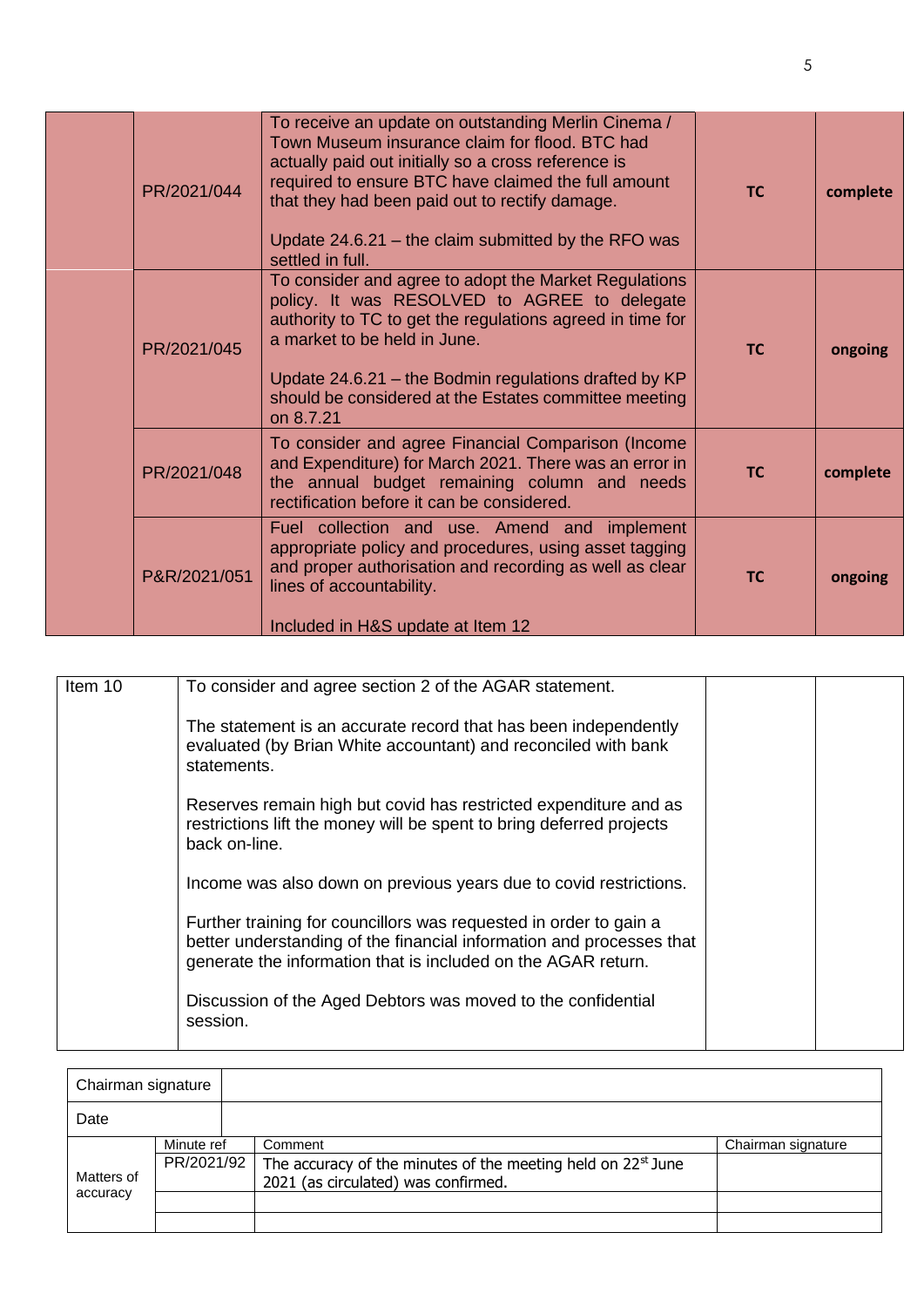|             | It was RESOLVED to AGREE section 2 of the AGAR statement                |  |
|-------------|-------------------------------------------------------------------------|--|
| PR/2021/073 | and the document was signed by the chair of Policy & Resources          |  |
|             | Committee in the presence of committee.                                 |  |
|             |                                                                         |  |
| Item 11     | To consider and agree Schedule of Payments (payments to                 |  |
|             | suppliers for goods and services).                                      |  |
|             |                                                                         |  |
|             | Line 4 and $5 -$ "various business rates and various water<br>$\bullet$ |  |
|             | charges" – needs more detail for transparency                           |  |
|             | Inv# $609795$ - Bodmin Postcards - there was an                         |  |
|             | agreement to stop selling items that are otherwise available            |  |
|             | elsewhere in the town                                                   |  |
|             | CCTV survey of the leat at Scarlet's Well – further                     |  |
|             | discussion was deferred to Estates (subsequently changed                |  |
|             | to Full Council)                                                        |  |
|             | Annual Hall Master licence – the venue booking system for<br>$\bullet$  |  |
|             | <b>BTC</b> venues                                                       |  |
|             | Uniform costs are on the agenda for Estates                             |  |
|             | Can expenditure on Drying Cabinets over the last 4 years be             |  |
|             | checked.                                                                |  |
|             | Changing references to TIC on all BTC signage and the                   |  |
|             | website                                                                 |  |
| PR/2021/074 | It was RESOLVED to AGREE the payment schedule for June 2021             |  |
|             |                                                                         |  |
| Item 12     | To receive Health and Safety updates:                                   |  |
|             | a. To receive an update for the completion of the Estates               |  |
|             | compound $-$ the contractor failed to turn up and resolve the           |  |
|             | drainage issue. AB to contact PB regarding potential alternative        |  |
|             | contractor. The report was noted.                                       |  |
|             | b. To receive an update in respect of buildings repair and safety       |  |
|             | management $-24$ expressions of interest received. The report           |  |
|             | was noted.                                                              |  |
|             | c. To receive an update in respect of safe storage of pesticides        |  |
|             | and fuel – all locked up appropriately and quantities reduced.          |  |
|             | The report was noted.                                                   |  |
|             | d. To receive updates in respect of the car park resurfacing works,     |  |
|             | including the removal of the central reservation. The report was        |  |
|             | noted.                                                                  |  |
|             |                                                                         |  |
| PR/2021/075 | Full report was noted and the Estate Manager was thanked for his        |  |
|             | work.                                                                   |  |
| Item 13     | To receive Risk Management updates. See risk register.                  |  |
|             |                                                                         |  |
| PR/2021/076 | There was a request that a line is added for Aged Debts.                |  |
|             | The register was noted.                                                 |  |

| Chairman signature     |            |                                                                          |                    |
|------------------------|------------|--------------------------------------------------------------------------|--------------------|
| Date                   |            |                                                                          |                    |
| Matters of<br>accuracy | Minute ref | Comment                                                                  | Chairman signature |
|                        | PR/2021/92 | The accuracy of the minutes of the meeting held on 22 <sup>st</sup> June |                    |
|                        |            | 2021 (as circulated) was confirmed.                                      |                    |
|                        |            |                                                                          |                    |
|                        |            |                                                                          |                    |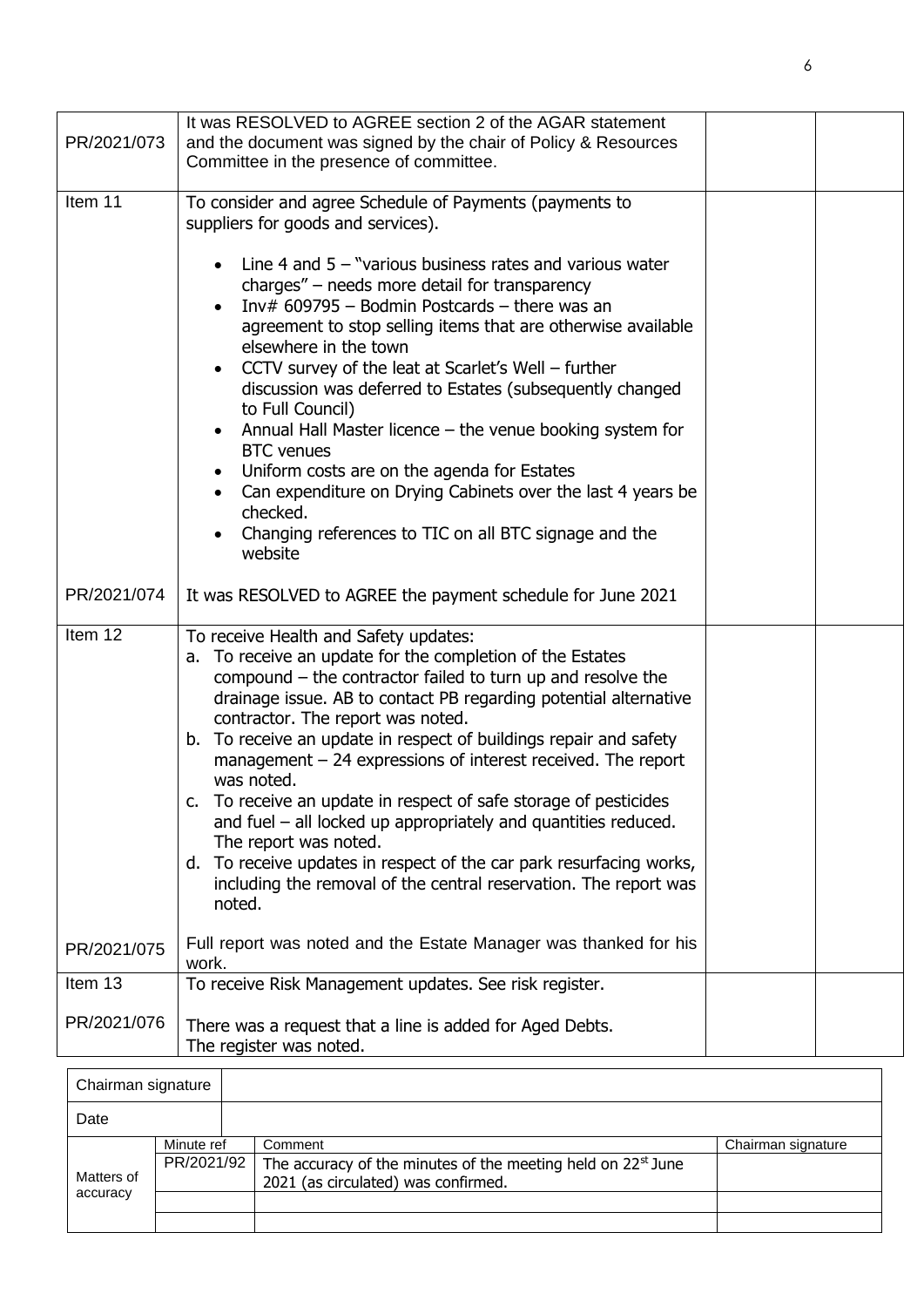| Item 14     | To provide an update relating to the purchase of seagull-proof<br>refuse sacks for sale by BTC.                                                                                                                                                                                               |               |         |
|-------------|-----------------------------------------------------------------------------------------------------------------------------------------------------------------------------------------------------------------------------------------------------------------------------------------------|---------------|---------|
|             | It was confirmed that the bags are special seagull bags, hence the<br>price. These are sold at reception to residents.                                                                                                                                                                        |               |         |
| PR/2021/077 | This information was considered and it was RESOLVED to AGREE to<br>continue providing this service and to advertise this fact on the BTC<br>Facebook page.                                                                                                                                    |               |         |
| Item 15     | To consider and agree re-joining CALC for the purpose of accessing<br>policy updates from NALC.                                                                                                                                                                                               |               |         |
|             | There are a lot of BTC policies that require review and revision.<br>NALC have produced standard policies that could be amended to<br>ensure they fit with BTC processes. It would include a notification<br>system of policy updates. BTC would have access to these by re-<br>joining CALC. |               |         |
| PR/2021/078 | It was RESOLVED to AGREE that BTC re-join CALC at a cost<br>estimated to be £1200.                                                                                                                                                                                                            | <b>TC/DTC</b> |         |
| Item 16     | To consider and agree a list of all policies, including review dates,<br>who will be leading on each, which committee will be responsible<br>for it, and, if appropriate, ensuring the reviews reflect updates<br>provided by NALC and SLCC.                                                  |               |         |
|             | A list of policies was uploaded to <b>Sharepoint</b> prior to the meeting.                                                                                                                                                                                                                    |               |         |
| PR/2021/079 | It was RESOLVED to AGREE the list of policies to review. Staff to<br>download all policies from NALC, collate them by committee, who<br>will consider and approve the reviewed policies.                                                                                                      | <b>TC/DTC</b> |         |
| Item 17     | To consider and agree the updated Standing Orders.                                                                                                                                                                                                                                            |               |         |
| PR/2021/080 | This item was deferred to Full Council. The Chair of FC requested<br>that old and new versions be provided side by side with tracked<br>changes visible for consideration.                                                                                                                    | <b>TC/DTC</b> | 22.7.21 |
| Item 18     | To receive an update on the defibrillators contract with Duchy<br>Defibrillators.                                                                                                                                                                                                             |               |         |
|             | The TC has received 2 invoices, however he had not received that<br>contract. Members are keen to understand the level of service<br>being provided.                                                                                                                                          |               |         |

| Chairman signature     |            |  |                                                                          |                    |
|------------------------|------------|--|--------------------------------------------------------------------------|--------------------|
| Date                   |            |  |                                                                          |                    |
| Matters of<br>accuracy | Minute ref |  | Comment                                                                  | Chairman signature |
|                        | PR/2021/92 |  | The accuracy of the minutes of the meeting held on 22 <sup>st</sup> June |                    |
|                        |            |  | 2021 (as circulated) was confirmed.                                      |                    |
|                        |            |  |                                                                          |                    |
|                        |            |  |                                                                          |                    |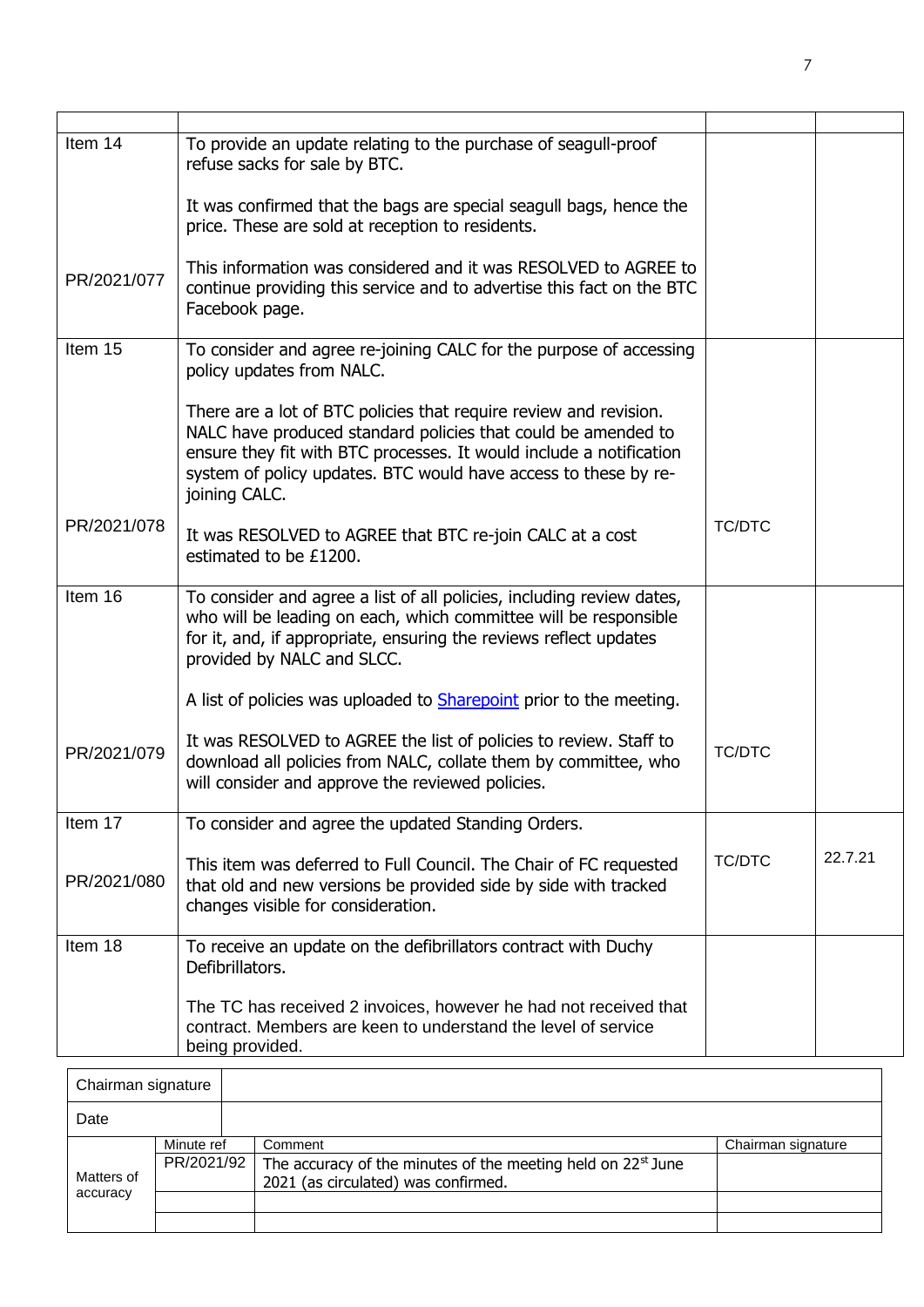|             |                                                                                                | There are concerns that the Defibrillators are maintained effectively<br>and continue to function as life-saving equipment.                                                                                                                                                                                                                                                                                                                                                                       |                                                          |             |  |
|-------------|------------------------------------------------------------------------------------------------|---------------------------------------------------------------------------------------------------------------------------------------------------------------------------------------------------------------------------------------------------------------------------------------------------------------------------------------------------------------------------------------------------------------------------------------------------------------------------------------------------|----------------------------------------------------------|-------------|--|
|             | PR/2021/081                                                                                    | It was RESOLVED to AGREE to pay the invoices totalling £1368,<br>but the contract will not be renewed until members have considered<br>and approved the content. This to be done 6 months prior to the<br>contract coming up for renewal.                                                                                                                                                                                                                                                         |                                                          |             |  |
|             | Item 19                                                                                        | To consider and agree a quotation that meets the requirements<br>under section 4 of the procurement policy for catering and hosting<br>of the Mayor's Regimental Reception for the Rifles (subject to<br>receipt of quotations).                                                                                                                                                                                                                                                                  |                                                          |             |  |
|             |                                                                                                | The menus and costs were uploaded to <b>Sharepoint</b> prior to the<br>meeting.                                                                                                                                                                                                                                                                                                                                                                                                                   |                                                          |             |  |
|             | PR/2021/082                                                                                    | It was RESOLVED to AGREE to accept the quote provided by The<br>Westberry hotel for options 1 and/or 2. However, alcohol would not<br>be permitted to be purchased using BTC resources. This issue<br>would be addressed at future Tour of Britain planning meetings.                                                                                                                                                                                                                             | CSO                                                      |             |  |
|             | Item 20                                                                                        | To consider and agree the CCTV privacy impact assessment and<br>monitoring agreement.                                                                                                                                                                                                                                                                                                                                                                                                             |                                                          |             |  |
|             |                                                                                                | The TC should do a "walk-about" to check the location, angle, and<br>view of all the town CCTV cameras to ensure they are operating<br>legally. However, to date, no one has given him the opportunity.<br>Members have previously done this walk-about. There was some<br>discussion about the accuracy of the list of cameras and their<br>location, the surveillance service provided and the accessibility and<br>usefulness of any footage obtained against the money that<br>taxpayers pay. |                                                          |             |  |
|             | The new contact for the CCTV partnership is Samantha Moore -<br>Samantha.moore@cornwall.gov.uk |                                                                                                                                                                                                                                                                                                                                                                                                                                                                                                   |                                                          |             |  |
|             |                                                                                                | Communication has been poor.                                                                                                                                                                                                                                                                                                                                                                                                                                                                      |                                                          |             |  |
| PR/2021/083 |                                                                                                | It was RESOLVED to AGREE to delegate authority to the TC,<br>supported by the Chair, or Vice Chair of P&R, to contact Torvaddon<br>and the police inspector to assess the privacy issues and any<br>others that arise to be taken forward by the BTC reps on the CCTV<br>partnership group:<br>Cllr A Coppin<br><b>CIIr J Gibbs</b><br>Cllr L Ahearn                                                                                                                                              | <b>TC</b><br>And<br><b>Cllrs</b><br>P Cooper<br>J Basset | <b>ASAP</b> |  |
|             | Chairman signature                                                                             | Cllr P Skea                                                                                                                                                                                                                                                                                                                                                                                                                                                                                       |                                                          |             |  |
|             | Date                                                                                           |                                                                                                                                                                                                                                                                                                                                                                                                                                                                                                   |                                                          |             |  |
|             |                                                                                                | Minute ref<br>Comment                                                                                                                                                                                                                                                                                                                                                                                                                                                                             | Chairman signature                                       |             |  |
|             | Matters of                                                                                     | PR/2021/92<br>The accuracy of the minutes of the meeting held on 22 <sup>st</sup> June<br>2021 (as circulated) was confirmed.                                                                                                                                                                                                                                                                                                                                                                     |                                                          |             |  |

accuracy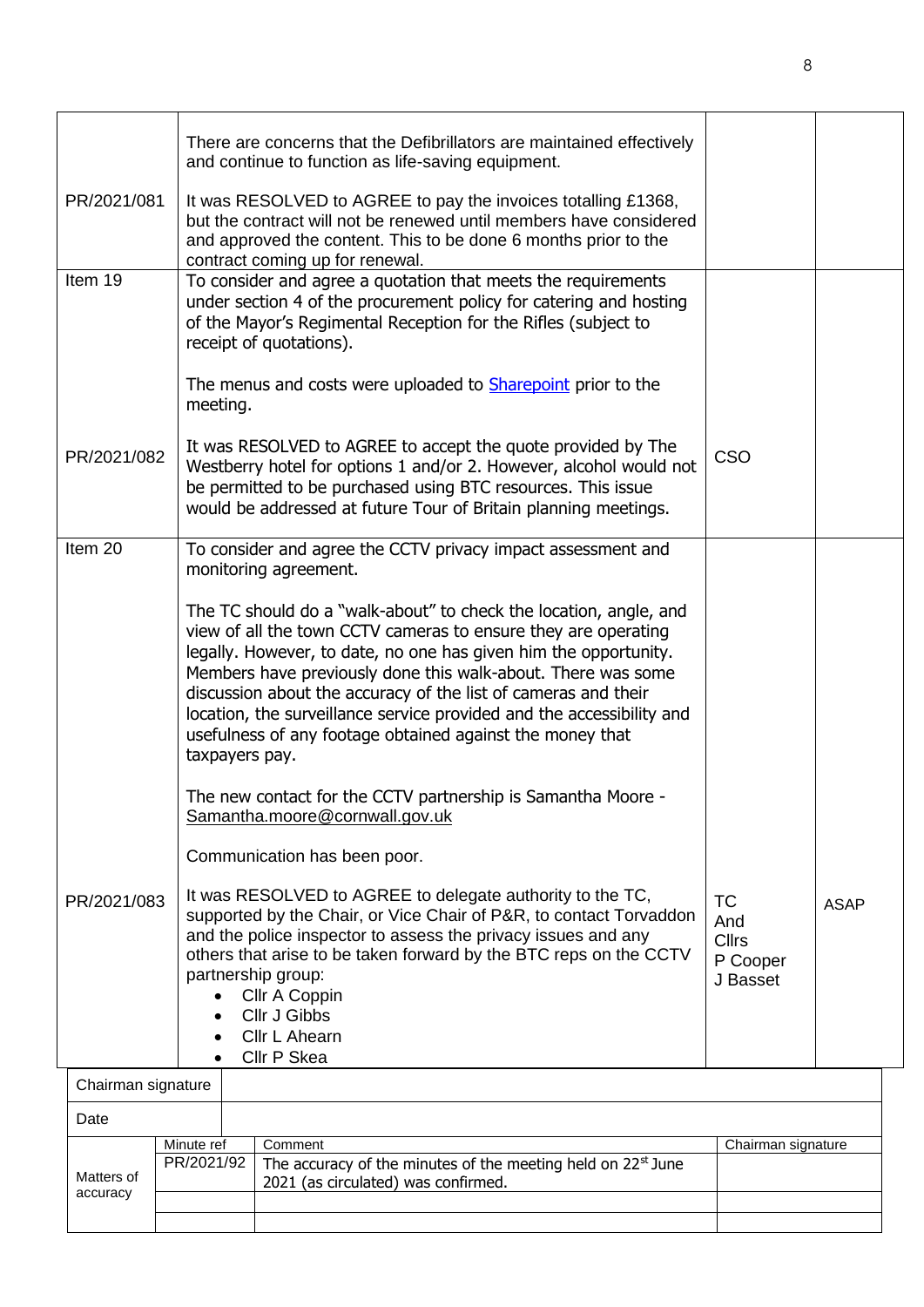| Item 21     | To consider and agree the MHR payroll service contract and cost.                                                                                                                                            |           |  |
|-------------|-------------------------------------------------------------------------------------------------------------------------------------------------------------------------------------------------------------|-----------|--|
| PR/2021/084 | It was RESOLVED to AGREE to continue with this contract at a cost<br>of £1500 per annum.                                                                                                                    |           |  |
| Item 22     | To consider and agree matters pertaining to contracting out section<br>151 of the accounting process, including associated management<br>options.                                                           |           |  |
|             | A document that sets out the pricing structure was uploaded to<br>Sharepoint.                                                                                                                               |           |  |
|             | Agreement would increase capacity in the accounts team as and<br>when required.                                                                                                                             |           |  |
| PR/2021/085 | It was RESOLVED to AGREE in principle the use of these<br>accounting services offered as and when required. It was further<br>RESOLVED to AGREE to recruit another member of staff to the<br>accounts team. |           |  |
| Item 23     | To consider and agree the development of a framework for<br>progressing mechanisms for risk management and control.                                                                                         |           |  |
|             | This item was deferred to Full Council on 22.7.21                                                                                                                                                           |           |  |
| Item 24     | To consider the request from Cornwall Rural Housing Association<br>for additional members to ensure that their board continues to<br>have a membership with a broad range of skills and experience.         |           |  |
|             | This item was deferred to Full Council on 22.7.21                                                                                                                                                           |           |  |
| Item 25     | To consider and agree the purchase of a printer for producing QR<br>codes to assist with asset register management to meet<br>requirements of PR/2021/016.                                                  |           |  |
| PR/2021/086 | It was RESOLVED to AGREE the purchase of a printer for<br>producing QR coded for the purpose of asset tagging.                                                                                              | D Bidgway |  |
| Item 26     | To consider and agree IT improvements:<br>a. Leased line<br>b. Live streaming facilities                                                                                                                    |           |  |
|             | This item was deferred to Full Council on 22.7.21                                                                                                                                                           |           |  |

| Chairman signature |                          |                                                                                                                            |                    |
|--------------------|--------------------------|----------------------------------------------------------------------------------------------------------------------------|--------------------|
| Date               |                          |                                                                                                                            |                    |
| Matters of         | Minute ref<br>PR/2021/92 | Comment<br>The accuracy of the minutes of the meeting held on 22 <sup>st</sup> June<br>2021 (as circulated) was confirmed. | Chairman signature |
| accuracy           |                          |                                                                                                                            |                    |